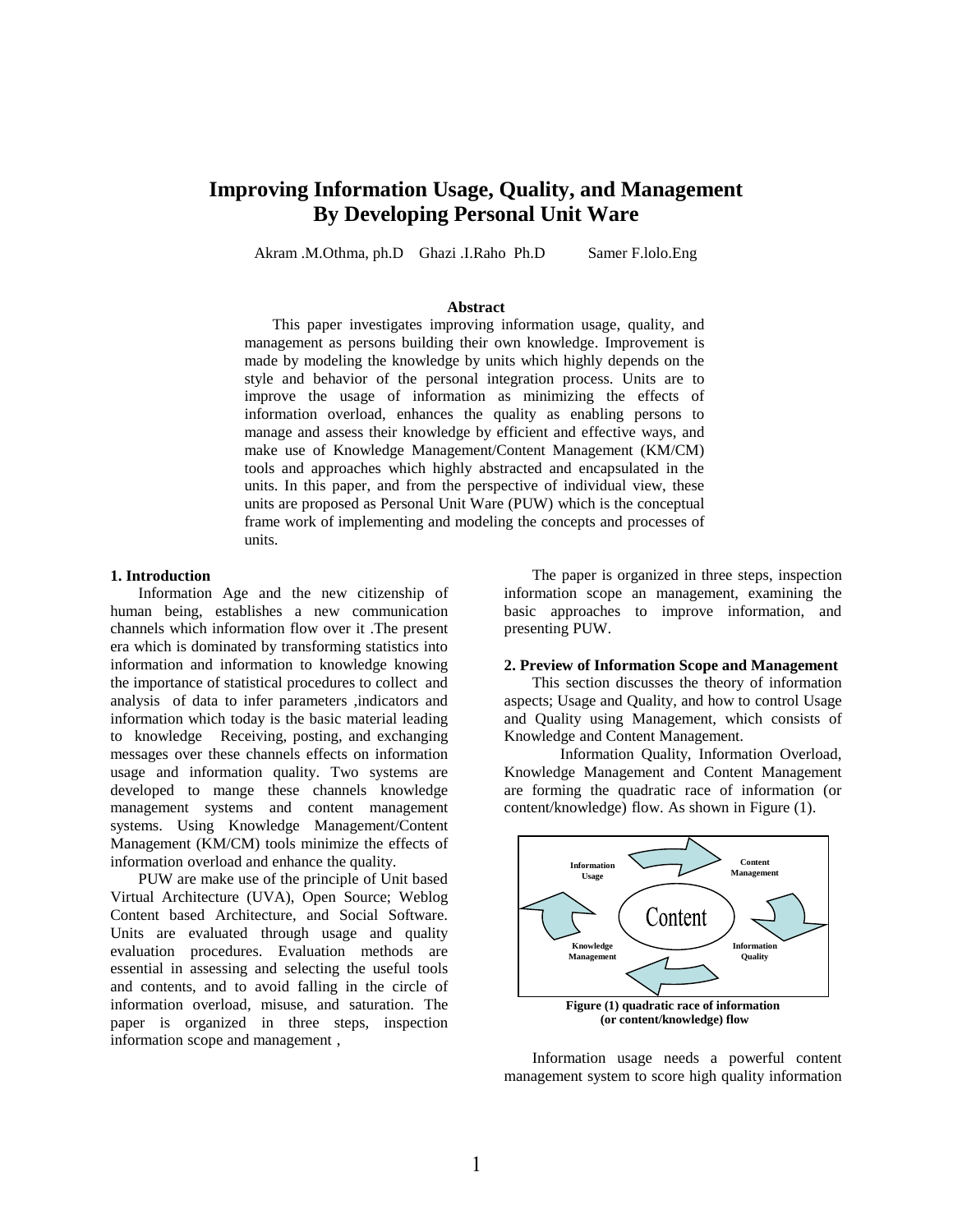which will exactly fit into knowledge creating/acquiring requirements. Knowledge management activities will produces further

information and emerges more accessing of management tools, and so on. In each milestone content must be available to be feed to serve required tasks. Hence the whole process can be disseminated into two scopes, Information scope and management scope.

## **2.1 Information Scope**

Two issues are mostly discussed in information age era, Information Overload and Information Quality. The huge amount of data that are processed daily emerges much irrelevant and fuzzy, unsolicited and junked, flooded and jammed, not useful or harmful, and corrupted information. Wise decision making process is highly depends on how much that information is correct, complete, precise, concise, feasible, and up to date.

## **2.1.1 Information usage and Information overload**

Information overload is caused by too many messages from too many sources [Jam2000] , begins from simple form as everyday news, tasks, lectures and readings, SMS, emails, and Instant Messages, emedia, e-books, manuals, help, web sites ….etc.

Human's ability to read and use information remains constant, just as the amount of information available to us continues to increase, the ability for humans to process this information in a timely and accurate manner decreases. Particularly in business environments, the amount of information one person is responsible for reading and analyzing can be overwhelming .Over the last 300,000 years, 12 exabytes of information have been generated. Within just the last two and a half years, another 12 exabytes have been generated. This year, yet another 12 exabytes will be created [Mic2002].

Identified by Aura [Jas2004], Information overload relates to and is a consequence of how we interact with information. Characteristics of information, such as its vast volume exacerbate the problem of information overload. Our individual differences (e.g. in memory, analytic ability, experience, prior knowledge) enable us to work with vast volumes of information differently, and suggest different points at which information overload becomes an issue. However, information overload affects almost all of us regardless of our capacity for processing information. Aura proposes four threedimensions of information overload that create practical barriers in our personal and professional lives. The first definitional theme is having more relevant information than can be assimilated. A second theme is being burdened by a large supply of

unsolicited information, some of which may be relevant. A third theme has to do with the rate at which we receive information, which may be too high to process. A fourth theme related to the value of information: As the volume of information with which we deal increases, the perceived value of any one piece of information degrades due to redundancy and noise (irrelevant facts which "clutter" the field).

Relevance, unsolicitation, rate and value , have a number of potentially negative impacts as making keeping track of information difficult, putting us under pressure to multi-task, e.g. speaking on the phone while reading and writing email messages, and leads to an inability to focus and losing the index to all of useful information or its links. These impacts can induce feeling of distortion and stress so results an increased tendency to make mistakes and low productivity.

Information overload relates not just to the growing volume of information with which we must all deal, but also to the degradation of that information because of redundancy and noise. We live in a society where we are continually bombarded by media. Everyone must "listen" to a great deal of noise in order to retrieve the few bits of information that are of value to them. Much information is also redundant and must be discarded or ignored for that reason. Trying to clear a path of meaning through the jungle of information is becoming increasingly difficult for all of us. The volume of information has increased so much that we now struggle to keep track of and retrieve for later use those bits of information that we have already identified as being personally useful.

## **2.1.2 Information Quality**

Information that is outdated, inaccurate, or hard to understand would not be very meaningful, useful, or valuable to customer and end users. People want information of high quality that is information products whose characteristics, attribute or qualities help make it valuable to them. It is useful to think of information as having the three dimensions [Jam2000] of time, content, and form. Each dimension has many attributes as follows:

Time Dimension

- o Timeliness Information should be provided when it needed.
- o Currency Information should be up to-date when it is provided.
- o Frequency Information should be provided as often as needed.
- o Time Period Information can be provided about past, present, and future time periods.
- Content Dimension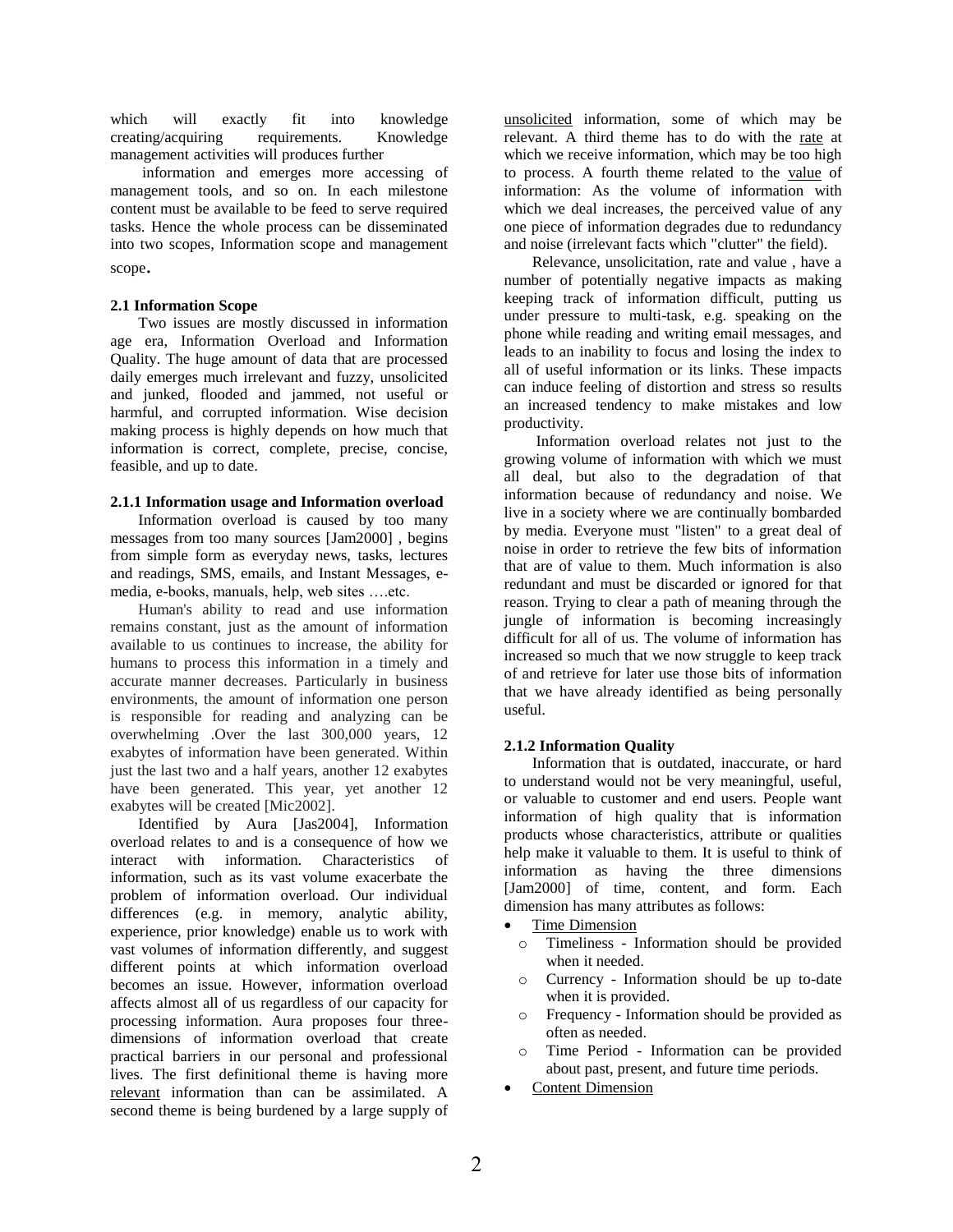- o Accuracy Information should be free from errors.
- o Relevance Information should be related to the information needs of a specific recipient for a specific situation.
- o Completeness All the information that is needed should be provided
- o Conciseness Only the information that is needed should be provided.
- o Scope Information can have a broad or narrow scope, or an internal or external focus.
- o Performance Information can reveal performance by measuring activities accomplished, progress made, or resources accumulated.
- Form Dimension
	- o Clarity Information should be provided in a form that is easy to understand.
	- o Detail Information can be provided in detail or summary form.
	- o Order Information can be arranged in predetermined sequence.
	- o Presentation Information can be presented in narrative, numeric, graphic, or other forms.
	- o Media Information can be provided in the form at printed paper documents, video displays, or other media.

The major criterion of high quality information is in being relevant, timed, complete, and accurate. In other words, good content makes good information.

#### **2.2 Management Scope**

Management is "*The act of controlling production processes and ensuring that they operate efficiently and effectively; also used to direct the design, development, production, and marketing of a product or system.* " 1 Management is "*effective utilization and coordination of resources such as capital, plant, materials, and labor to achieve defined objectives with maximum efficiency.*" 2

Quoted sentences show the important role of management. One important role of the management information systems (MIS) is to provide the right information to the right person in the right fashion at the right time. In Personal perspective, special software tools are developed as Personal Information Management (PIM), Personal Productivity Software (PPS), and Personal Software Process (PSP) [Ste1996] [Rog2002].

l

Figure (2) illustrates the Data-Information-Decision cycle. The data user applies intelligence over data to produce information that is the basis of knowledge used in decision making by the user. In user perspective; the decision made by high level managers' triggers action within the organization lower level. Such actions produce additional data to be used for monitoring company performance. In turn, the additional data must be recycled within the data-information –decision framework, thus, data from the basis for decision making strategic plan control and operation monitoring [Pet1997].



(Data base system 1997)

#### **2.2.1 Personal Knowledge Management**

"*Personal Knowledge Management (PKM) is a collection of processes that an individual needs to carry out in order to gather, classify, store, search and retrieve knowledge in his/her daily activities. Activities are not confined to business/work-related tasks but also include personal interests, hobbies, home, family, and leisure activities. Other definitions also exist another definition of PKM is "a conceptual framework to organize and integrate information that we, as individuals, feel is important so that it becomes part of our personal knowledge base. It provides a strategy for transforming what might be random pieces of information into something that can be systematically applied and that expands our personal knowledge.*" [Eri2001].

PKM tools, by its very definition and nature, are dramatically different from EKM tools/systems. As bottom-up systems, PKM tools can be easily installed by the user on a laptop/desktop/handheld device running a standard operating system (e.g. Windows 95, 98, NT, 2000, XP).

Furthermore, these tools can operate standalone and/or in conjunction with the Internet; they require neither programming effort to configure nor a corporate networking infrastructure to operate, and should be very inexpensive (say less than US\$250 per copy) or free.

<sup>1</sup> www.iteawww.org/TAA/Glossary.htm

<sup>2</sup> www.ecbp.org/glossary.htm

These two references is retrieved using Google (www.google.com) *'define'* search tool.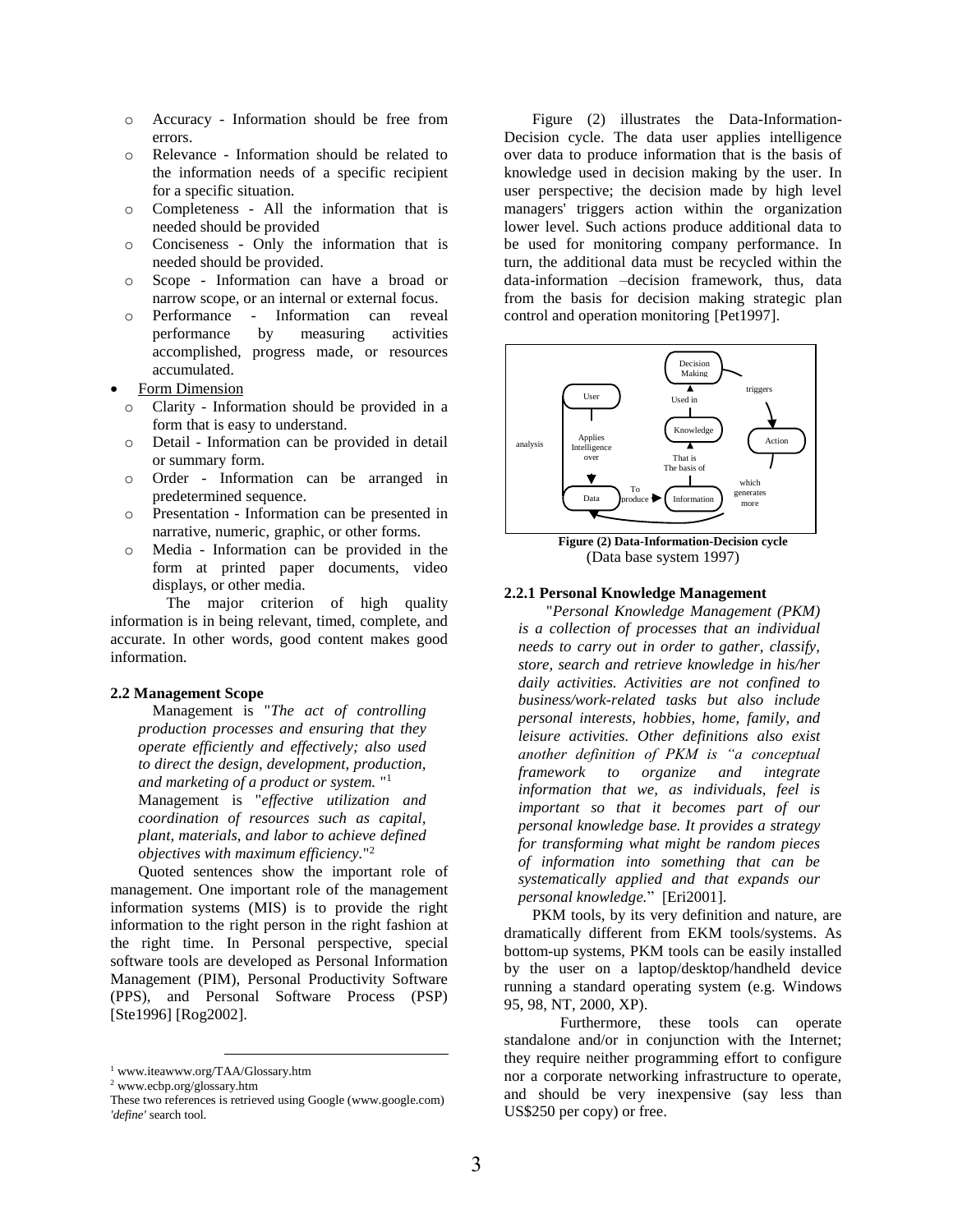From an organizational perspective, personal adoption rate of any EKM system may vary enormously. Despite the fact that workers are realizing value in knowledge sharing among peers and the power of collaboration systems (typically enterprise portals, e-collaboration tools, workflow systems), much of the captured/harnessed knowledge is actually "retained" by personal systems (e.g. local drives and directories).

The categories of PKM tools are given below [Eri2001]:

• Index/Search - Similar to the indexing of information hosted on Web sites, these tools index the local or networked drives.

• Meta-search – It is well known that no single search engine is perfect and there are still large amount of information on the Web that are not indexed and hence cannot be located by many search engines

• Associative links – Originated from the information/library services areas and by using popup menus or showing hypertext when a document is being edited, these tools act as an online dictionaries, thesaurus or hyperlinks to selective topics on the Web.

• Information capturing and sharing – With the amount of information an

Individual Knowledge Worker (IKW) encounters, it is often necessary to copy and paste (or drag and drop) information from various Web pages or documents to form new documents. Information can be texts, pictures, diagrams, and links to web site and can be stored in various formats.

• Concept/Mind mapping – These are visualization tools that support the capture, organization, and presentation of ideas (represented in the form of concepts and relations).

• E-Mail management, analysis and Unified messaging. Although a very effective and popular communication tool, the number of E-Mail messages that a worker receives has been rising steadily.

• Voice recognition – Unlike the rest of the PKM tools that are nearly all text-based, these tools accept verbal commands as input.

• Collaboration and synchronization – These tools support knowledge sharing (in terms of question answering, discussions and ideas sharing) among groups of people with a common interest in a particular topic.

• Learning -- systems also extend to the learning area. These tools enable knowledge workers to take control of their own learning process and assist by gathering and planning the course modules, conduct the training and track the accumulation of competencies.

Table (1) depicts an alignment of the categories with common knowledge processes.

**Table 1 Alignment of PKM tool categories with Knowledge Processes**

|                                                         | <b>Knowledge Process</b> |  |                                                                                                                                               |                 |                    |
|---------------------------------------------------------|--------------------------|--|-----------------------------------------------------------------------------------------------------------------------------------------------|-----------------|--------------------|
| PKM tool category                                       | Creation                 |  | $\begin{array}{ll} \text{Colification}\ /\ \text{Representation} \\ \text{Classification}\ \text{Classification}\ /\ \text{In\,} \end{array}$ | Search & Filter | Share / Distribute |
| Index/Search                                            |                          |  |                                                                                                                                               |                 |                    |
| Meta-Search                                             |                          |  |                                                                                                                                               |                 |                    |
| <b>Associative Links</b>                                |                          |  |                                                                                                                                               |                 |                    |
| Information capturing<br>and sharing                    |                          |  |                                                                                                                                               |                 |                    |
| Concept/Mind<br>mapping                                 |                          |  |                                                                                                                                               |                 |                    |
| E-Mail management,<br>analysis and Unified<br>Messaging |                          |  |                                                                                                                                               |                 |                    |
| Voice recognition                                       |                          |  |                                                                                                                                               |                 |                    |
| Collaboration and<br>Synchronization                    |                          |  |                                                                                                                                               |                 |                    |
| Learning                                                |                          |  |                                                                                                                                               |                 |                    |

## **2.2.2 Personal Content Management**

According to the definition "*Content is the sum of all relevant single information.*" [Wer2001], content comprise both digital and non digital data. However, digital content is understandably the basis for professional content management software. Examples for content are text documents like bills or statements, web pages and page elements such as text, graphics, multimedia, but also applications and programming logic.

According to the definition "*Content management is the process of systematic and structured provision, creation, preparation, administration, presentation, processing, publication and reuse of content.*" [Wer2001], content management is a chain of actions. This is based on the idea of different stages of content - the content life cycle. Below, the stages of the process are further refined, as there are also intermediate steps which will be of interest. The content life cycle comprises the following stages: Creation, Acquisition, Conversion, Editing, Review, Approval/Rejection, Test, and Publication.

However, content management system not only supports the process of content publication but also the integrated storage. There are still other, parallel stages that can be determined: Cataloging, Storage,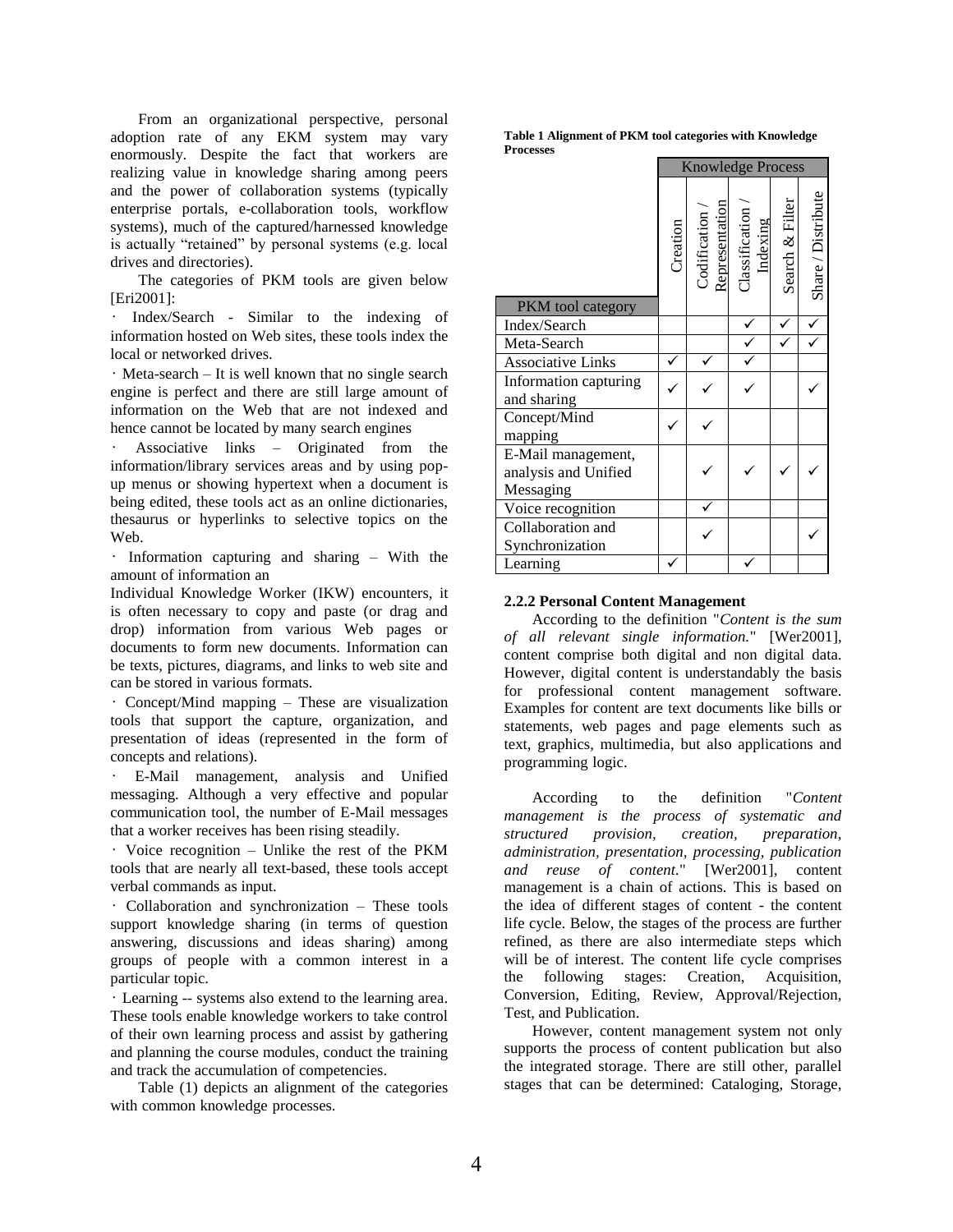Access, Maintenance, Preservation, and Disposal. The onnection of these intertwining process chains is shown in figure (3) [Wer2001].

The content life cycle is a sequential process like any other life cycle. It allows certain stages to be repetitive. The editing-review-approval/rejection combination, for example, can iterate until the auditing person is satisfied with the edited content. Likewise, accessing and maintaining the stored content are highly repetitive stages. Even the disposal does not have to be singular, because undo possibilities offer a restoration of the recently deleted content.



**Figure 3 Content life cycle stages**

The diverse benefits that the use of content management systems categorized into three groups [Wer2001]:

1. provides an organization wide view of all content in one repository system,

- This means common and consistent storage and access for all employees, and even for authorized users/customers who demand online access to their statements.
- The quality of content is increased. The content is up to date and error reduced, as the system scans e.g. for broken hyperlinks.
- The "time to delivery" is shortened.
- There is more security through a unified and fine grained access control.
- The access is being faster and storage space is saved.
- The unified technical fundament is open and scalable.
- The separate storage of metadata offers better search capabilities.

2. Separates pure content chunks from their layout information.

 The system increases re-usability of content for different target publications.

 Easy updates can be achieved by exchanging layout or content.

3. Integrates workflow features.

- Activities of team members across the organization can be coordinated.
- Distributed and controlled authoring is possible.
- Processes can be rationalized and costs be reduced.

And [Jam2003] summarizes the benefits of Content Management System (CMS) as:

- streamlined authoring process
- faster turnaround time for new changes
- greater consistency
- improved site navigation
- increased site flexibility
- Support for decentralized authoring
- increased security
- reduced duplication of information
- greater capacity for growth
- reduced site maintenance costs

The major components of a CMS are the data repository, user interface, workflow scheme, editorial tools, and output utilities. They allow writers to work in one way in one environment (or several), creating or updating content; editors may use different tools to interact with what the writers submit, and keep track of who's doing what; and the final edited content, still managed in the same repository, can be output in a variety of configurations in a variety of ways (for example, a printed book, and a CD, and a Web site) each of which might have different combinations of the content formatted in different ways but all of which draw from the same database.

A short discussion of each component part paints a more thorough picture of what a CMS is and what it does [Chr1998].

- Data repository. Also called a database, the data repository is the organization of the content to facilitate access, updating, and re-distribution. The format of the information might be SGML or even plain ASCII text. It may be accessed from a local network, intranet, or the Internet, and security to control authorized access must be thought out and included.
- User interface. The set of screens used to interact with the data make up the user interface. Since a CMS is typically an integration of several products, it will utilize several different-butfamiliar interfaces, specifically those of Internet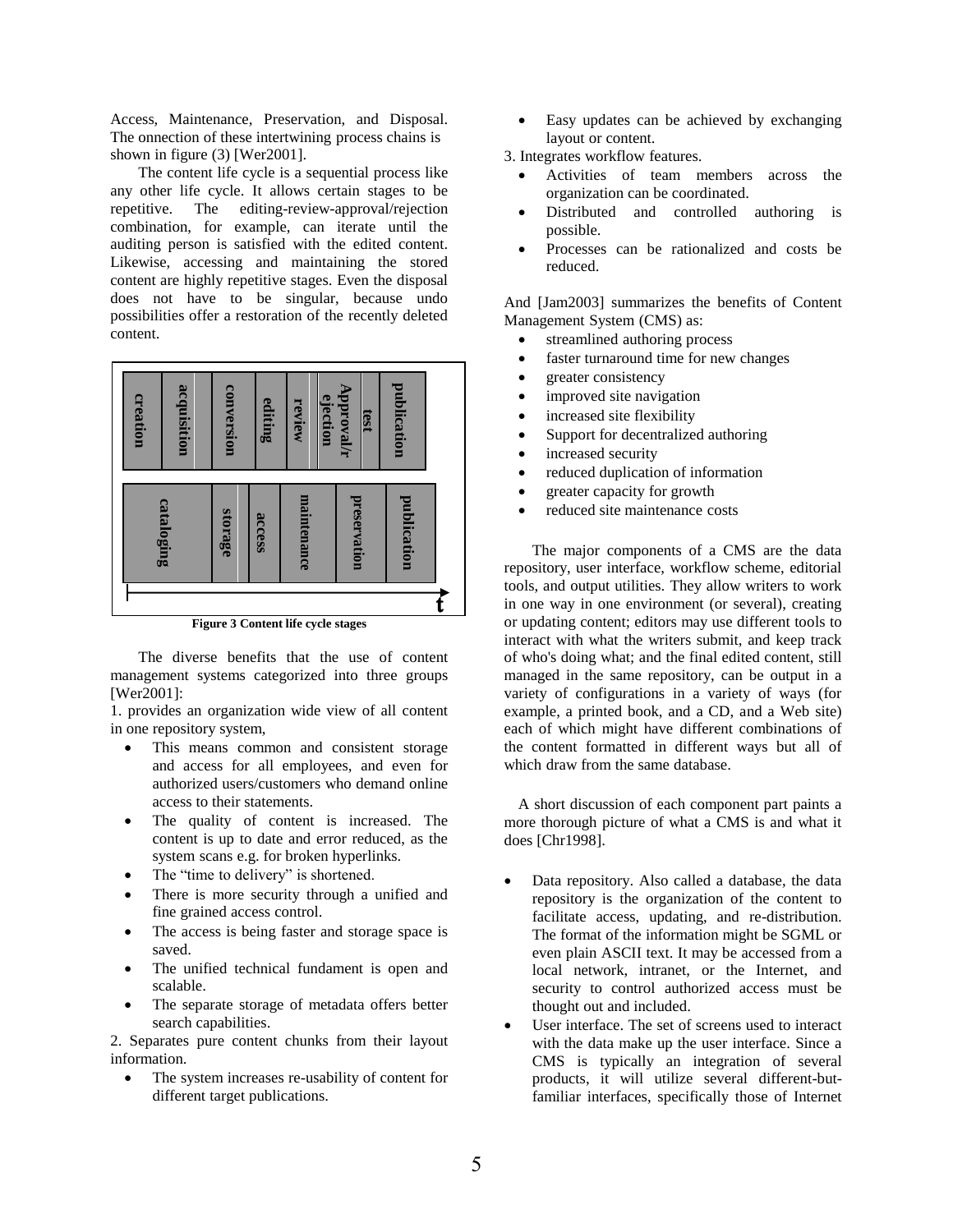browsers and word processors. Frequently those are used in combination with custom interfaces designed to fit the specific process needs of an organization or publication.

- Editorial tools. Word processors and SGML editors are key components of most CMS solutions. They provide tools that allow content creation and editing, as well as a fluid file form that facilitates the ongoing processing of the content.
- Workflow scheme. With a CMS, we always know what is happening with any given component of the content. The workflow scheme keeps track of each data element, its check-in and check-out history, as well as its version history.
- Output utilities. The output utilities are filters that take information in the data repository and format it for various publishing media. For instance, a filter may generate the CD-ROM version of the content in its final form, but may generate a print version in a partially tagged form to be sent to a typesetter for pagination.

In web perspective; as web content management (WCM) is the major usage of CM; It covers the complete lifecycle of the pages on the web site, from providing simple tools to create the content, through to publishing, and finally to archiving. It also provides the ability to manage the structure of the site, the appearance of the published pages, and the navigation provided to the users. Weblogs and Wiki are simplest WCM tools [Aud2004].

#### **3. Development Approaches**

In this section, the approaches of developing and implementing PUW are discussed. Units are presented in multiple definitions to show the required faces. Open Source principles are the soul of the units. It is include benefits of ease of use, transparency, accessibility, low cost, and flexibility. Weblogs and Wiki, content based architecture and social software are the body of units; they are the tools that units could be made by.

These approaches are built together to set up the PUW on the applied platform which the user (person) will use it, access it, fill it with contents, and then disseminate it into various types of media, and hence building up the knowledge over the personal infrastructure.

#### **3.1 Unit Meaning**

Looking for the definitions of Unit, the following are the results of Google<sup>3</sup>'s search tool query<sup>4</sup>: "define: unit".

Standard:

Any division of quantity accepted as a standard of measurement or exchange; "the dollar is the United States unit of currency"; "a unit of wheat is a bushel ;"

"change per unit volume"<sup>5</sup>

• Functional entity:

An individual or group or structure or other entity regarded as a structural or functional constituent of a whole; "the reduced the number of units and installations"; "the word is a basic linguistic unit"<sup>6</sup>

• Part of a larger social group:

An organization regarded as part of a larger social group; "the coach said the offensive unit did a good job"; "after the battle the soldier had trouble rejoining his unit<sup>7</sup>.

• Single undivided whole

a single undivided whole; "an idea is not a unit that can be moved from one brain to another<sup>8</sup>.

variable size

Archaeologists lay out a grid over a site to divide it into units, and then they figure out which units will be dug. Units vary in size. Archaeologists dig one unit at a time. Keeping track of specific measurements between artifacts and features gives archaeologists the ability to draw an overall map looking down on the site (called a floor plan), to get the bigger picture of the site<sup>9</sup>.

Administrative body

The institution, college, school, department, or other administrative body with the responsibility for managing or coordinating all programs offered for the initial and continuing preparation of teachers and other school personnel ,regardless of where these programs are administratively housed. Also known as the "professional education unit $10$ ".

Execution Environment

A Unit is an Execution Environment which generally runs "client" Operators; that is, those Operators which directly interface with the user $^{11}$ .

• smallest piece of software

l

<sup>3</sup> http://www.google.com

<sup>4</sup> Some results are ignored.

<sup>5</sup> http://www.cogsci.princeton.edu/cgi-bin/webwn

<sup>6</sup> http://www.cogsci.princeton.edu/cgi-bin/webwn

<sup>7</sup> http://www.cogsci.princeton.edu/cgi-bin/webwn

<sup>8</sup> http://www.cogsci.princeton.edu/cgi-bin/webwn <sup>9</sup> http://www.digonsite.com/glossary/sz.html

<sup>10</sup> http://www.ncate.org/search/glossary.htm

<sup>11</sup> http:// www.cs.berkeley.edu/~mdw /proj/ninja/ninja-glossary.html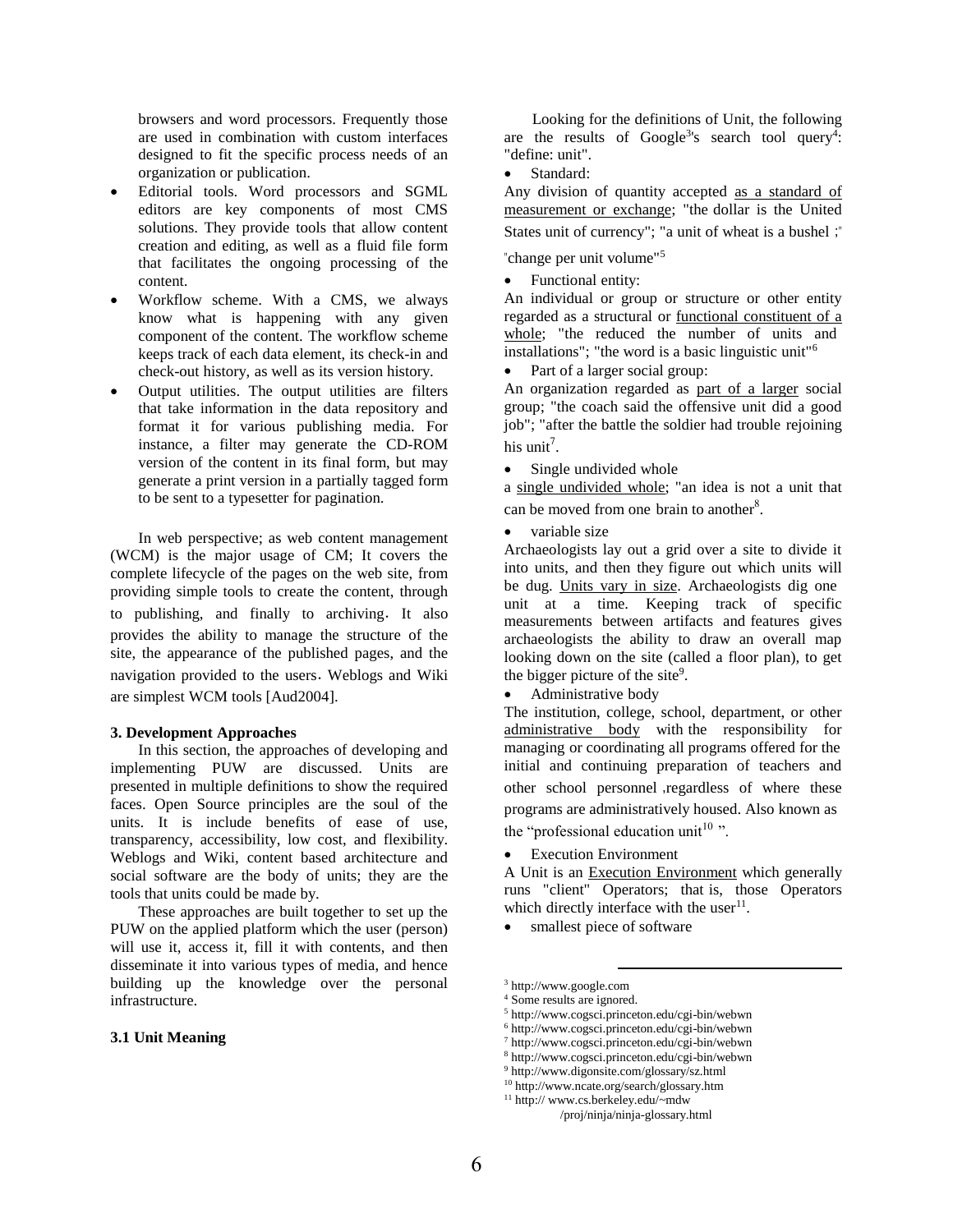The smallest piece of software that can be independently tested (i.e., compiled or assembled, loaded, and tested). Usually the work of one programmer consisting of a few hundred lines of source code<sup>12</sup>.

## **3.2 Open Source principle**

Open source is a philosophy of software development that makes application code freely available [Mit2002].

Open source is a philosophy of application development that allows code to be read, redistributed, and modified based on the GNU Public License (GPL) formula. The term open source also refers to a loosely organized community of developers dedicated to producing quality software and making it available free or at minimal cost. Although the open-source operating system called Linux has recently garnered the majority of media attention for this movement, the underlying ideas of open-source software development go back more than 20 years to the early days of the Internet.

The overriding philosophy of software development within the hacker community was originally that software must be free (without cost to its users), but this sharply ideological attitude alienated many in the corporate world and slowed their acceptance of software developed by the hacker community.

In 1998 the term open source was coined to replace the confrontational free software label and promote acceptance of this philosophy in the corporate arena. The result has been an acceleration of interest in open-source applications and development by enterprises over the last few years, pushed along by large investments in Linux and other open-source technologies by companies such as IBM, Sun Microsystems, Compaq Computer Corporation, and others. The result is that today many open-source applications are packaged and sold by commercial software vendors. These vendors also provide technical support and customization services for their open-source packages, a critical factor in helping open-source software gain acceptance in the corporate world.

Some of the more popular open-source applications and platforms include:

- **Linux:** UNIX-like operating system gaining popularity in enterprise networks, especially at the server end in niche applications such as Web servers, mail servers, and storage appliances. A popular form of inux is available from Red Hat.
- **Apache:** Popular Web server software that runs on UNIX and Linux platforms.
- **Sendmail:** Simple Mail Transport Protocol (SMTP) server software popular on the Internet.
- PHP: Programming language for developing Web applications for the Apache/Linux platform.

**MySQL:** Structured query language (SQL) database application available from AbriaSoft Company and Nusphere Corporation.

Figure (4) illustrates Content/Knowledge Based Open Systems.



**Figure 4 Cntent/Knowledge Based Open Systems** (Introduction to information system Mcgrow-hill)

In content/knowledge based open system, contents are shared among applications that make use of these contents in its way without changing or effecting each other. All these applications can dynamically work in platforms that process the task of the application as a basis to trigger an action. Each task will produce its own knowledge over its specific domain. The whole process is act as qualification of contents to produce explicit knowledge which may be again feed to the system as contents, hence enhancing and increasing the whole knowledge in spiral rapid fashion.

Unit based Virtual Architecture (UVA) is modeled using the principles of virtual units and abstracted tasks. The layers of UVA are demonstrated as follows:

Multithreading/Multiprogramming technologies enable multiple piece of codes to run on one processor, hence each unit of code is virtually has its own processor. Virtual Machine technology enables programs to run independently from physical operating system and platform (for example Sun JVM -Java Virtual Machine- and Microsoft .NET framework). Internet and WEB application are basically make use of Client/Server and Peer-2-Peer technologies to be accessed and operated independently from anywhere, on whatever wares and

 $\overline{a}$ <sup>12</sup> http://www.ee.oulu.fi/research/ouspg/sage/glossary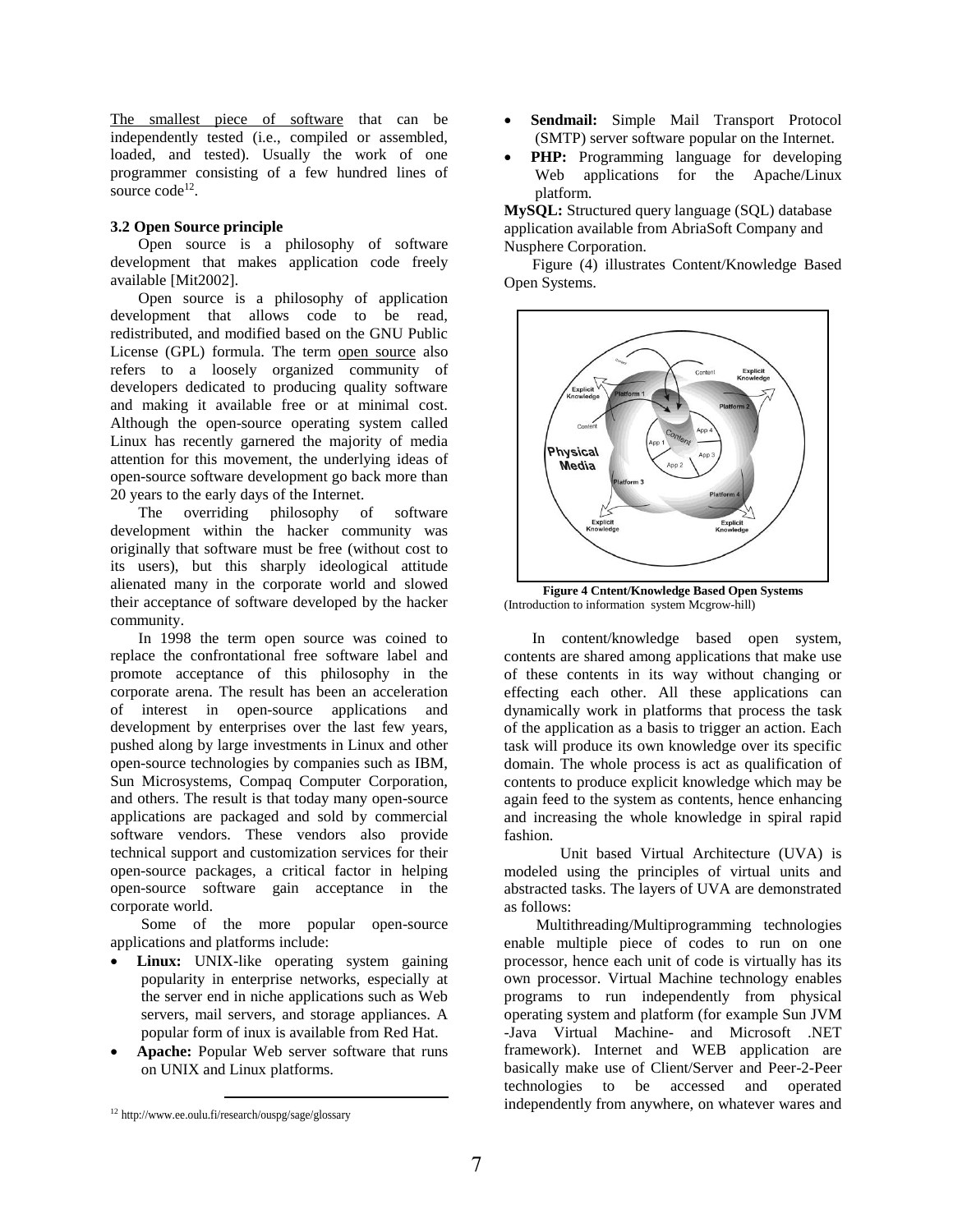via virtual ports that established to serve a specific task, using various protocols and technologies. eXtensible Markup Language (XML) and technologies of RSS (Rich Site Summery or Really Simple Syndication), Resource Description Framework (RDF), Ontology Web Language (OWL) and eXtensible Markup Language-Remote Procedure Call (XML-RPC) are developed to permits complex data structures to be transmitted, processed, and returned between different operating systems running in different environments. Basically contents are charged to serve a virtual task. Figure (5) is illustrates UVA layers.



**Figure 5 Unit based Virtual Architecture**

## **3.3 Weblog (knowledge log) - Based Content Architecture**

Pollard [Dav2003] proposed that business weblogs could be used to codify and 'publish', in a completely voluntary and personal manner, the individual worker's entire filing cabinet. The key advantage of providing such a capability is vastly increased access to, and sharing of, a company's knowledge. This post outlines a content architecture that could enable this to occur.

This architecture would have two principal components: The Enterprise Content Architecture and the Desktop Content Architecture, which are illustrated below. The Desktop Content Architecture would operate as shown figure (6).

The fundamental difference between this and traditional enterprise-wide content architectures, is that knowledge under this model resides with and is controlled by the individual*.* The knowledge of the community is simply the sum of the knowledge residing in the weblogs of the community members (within any shared categorizations the community members decide to establish, and pushed to other community members by the weblog's 'subscription' functionality. The knowledge of the enterprise is simply the sum of the knowledge residing in the weblogs of all employees, made accessible through the weblog's publishing and subscription functionality, using the tools present in the weblog itself. Theoretically, depending on the robustness of the company's networks, the Intranet could be

slimmed down to nothing more than a set of organized links, with no actual 'content' whatsoever.



Each employee thus defines his or her own taxonomy (the same way each employee currently decides how to organize and index his or her own filing cabinet and My Documents folder). Each employee defines his or her own communities (by who is included in the BlogRoll), so communities truly become self-organizing and self-managed.

Culturally, these two features of a weblog-based content architecture are hugely advantageous, because they turn control over the management and sharing of knowledge to individual employees, allowing them to organize knowledge in accordance with their personal mental models (the way *they* think and learn), and allowing them to retain pride in and responsibility of ownership of their personal knowledge 'stocks'.

The advantages of this architecture are therefore:

- 1. Much more knowledge is codified and available for sharing (including sharing with customers via Extranets)
- 2. Knowledge is kept more current and complete
- 3. The context of knowledge is more apparent and hence richer
- 4. Knowledge is easier to find
- 5. Less centralized Intranet management and technology is needed
- 6. Evaluation of individuals' contribution to organizational knowledge is easier to gauge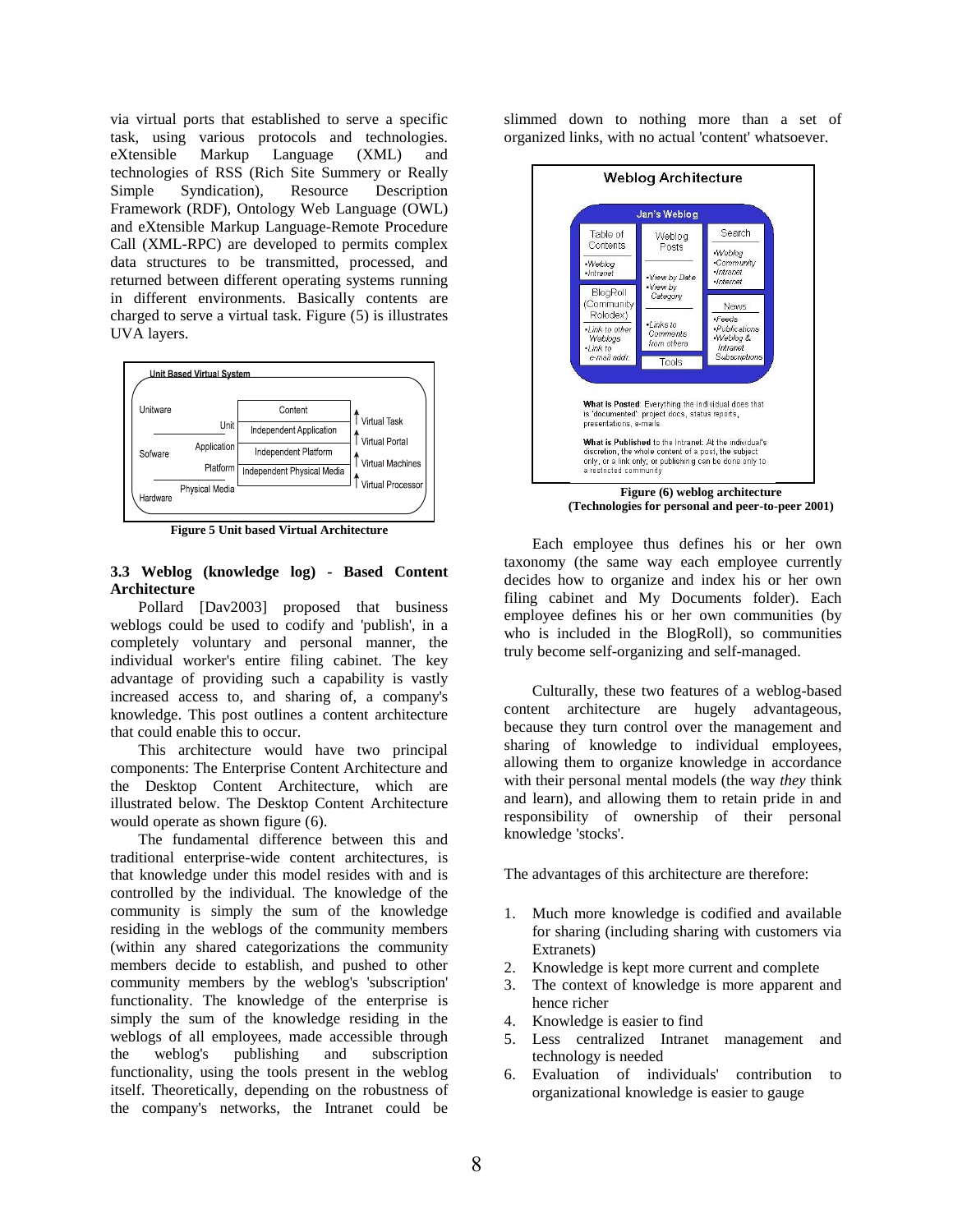- 7. Less effort is needed to persuade individuals to share knowledge
- 8. Communities of practice can develop spontaneously and flexibly
- 9. Peer-to-peer knowledge transfer (the most valuable kind in most organizations) is facilitated, and new knowledge is automatically 'pushed' to 'subscribers' on a timely basis

As weblog tools become more powerful and flexible, open sourcing of weblog add-ons increases, and RSS and XML technologies advance and become standard, the justification for migrating centralized knowledge management systems to a weblog-based architecture will grow more compelling. In the meantime, leading-edge knowledge organizations need to be piloting and experimenting with such architectures, if they don't wish to be left behind.

## **3.4 Wiki and Social Software**

A wiki is a script driven website that allows a visitor to edit the content of the page [Jen2003]. Therefore, each visitor can absorb and contribute information. Despite the inherent anarchy of the system, there are several unwritten rules to help maintain order. Adhering to these principles is fundamental to a successful wiki, since they are essential in establishing the communities of practice that create norms**.**

Wiki pages demonstrate a conversational KM solution. Conversational KM has surfaced as a method for organizational knowledge creation, particularly in a virtual team environment. The prospect of several key benefits make these solutions a favorable business option since they are not economically or technologically demanding, are quick to create knowledge and are well suited for decentralized environments The potential of wikis may surpass those familiar conversational technologies presently internalized into business processes, such as e-mail, discussion forums, instant messaging and group decision support systems. In addition, wiki pages exemplify a social software solution whereby individuals are technically supported in aspirations to belong and contribute in a group atmosphere. This type of group participation creates voluntary social connections said to help realize personal goals. For this reason, wikis are being absorbed into many business applications.

Wiki pages mirror physical communities of socialization and information communication, thereby granting tremendous power in an online environment to conversational knowledge creation.

The open source principle, which allows complete freedom and the ability to add, edit or remove any aspect of a web page, makes many people apprehensive. However, current wikis prove that most individuals are not innately malicious, and follow the design rules. The reason for granting users the freedom denied in most web sites can be understood by translating the name. A wiki provides an extremely fast and efficient way to collaborate and communicate knowledge among virtually anyone interested without the constraints of place or time.

Cost savings are not the only justification for open source systems. Open source proponents insist that performance improvements result from the numerous eyes inspecting code and quickly removing errors. The ability for greater customization is also possible, due to the ease of code availability and alteration. These same benefits parallel those possible with wiki pages, which not only correlate to open source systems in ideology, but also first generation wiki code is created in an open source environment.

The importance of a KM system which objectifies subjective knowledge is possible through the collective influence in wiki pages. Persistent knowledge in a wiki page is considered objective since it endured the *open* principle's deletion capability available to any potential critic. One of the founders of Wikipedia<sup>13</sup>, the largest online wiki, articulates this concept: "the only way you can write something that survives is that someone who's your diametrical opposite can agree with it". Furthermore, the power of deletion can ensure information clutter is kept to a minimum, erroneous data is quickly removed and knowledge is relevant.

Nevertheless, as with the advantages, the disadvantages of open source systems also transfer to wiki pages. Since first generation wikis are built from open source code, the implementation of such solutions into a business atmosphere signifies unpredictable support and costs. In addition, integration possibilities are also variable and not guaranteed. Many corporations are uncertain of open source licensing and as a result, fear the possible consequences of software implementation. Once employed as a knowledge support tool, the lack of coordination and management can create duplication of knowledge creation efforts. The *convergent* design principle, whereby duplication is removed by discovering and citing the relevant content, should ensure the repetition is removed from wiki pages; however, it does not always function as a deterrent.

The power of wiki applications is being extended beyond KM initiatives to include document retention, project management, employee evaluation, help desk, calendars and much more. In essence, the flexible customization of wiki pages allows them to be molded to fit a specific need; basically, WYMIWYG

 $\overline{a}$ 

<sup>&</sup>lt;sup>13</sup> http:// www.wikipedia.org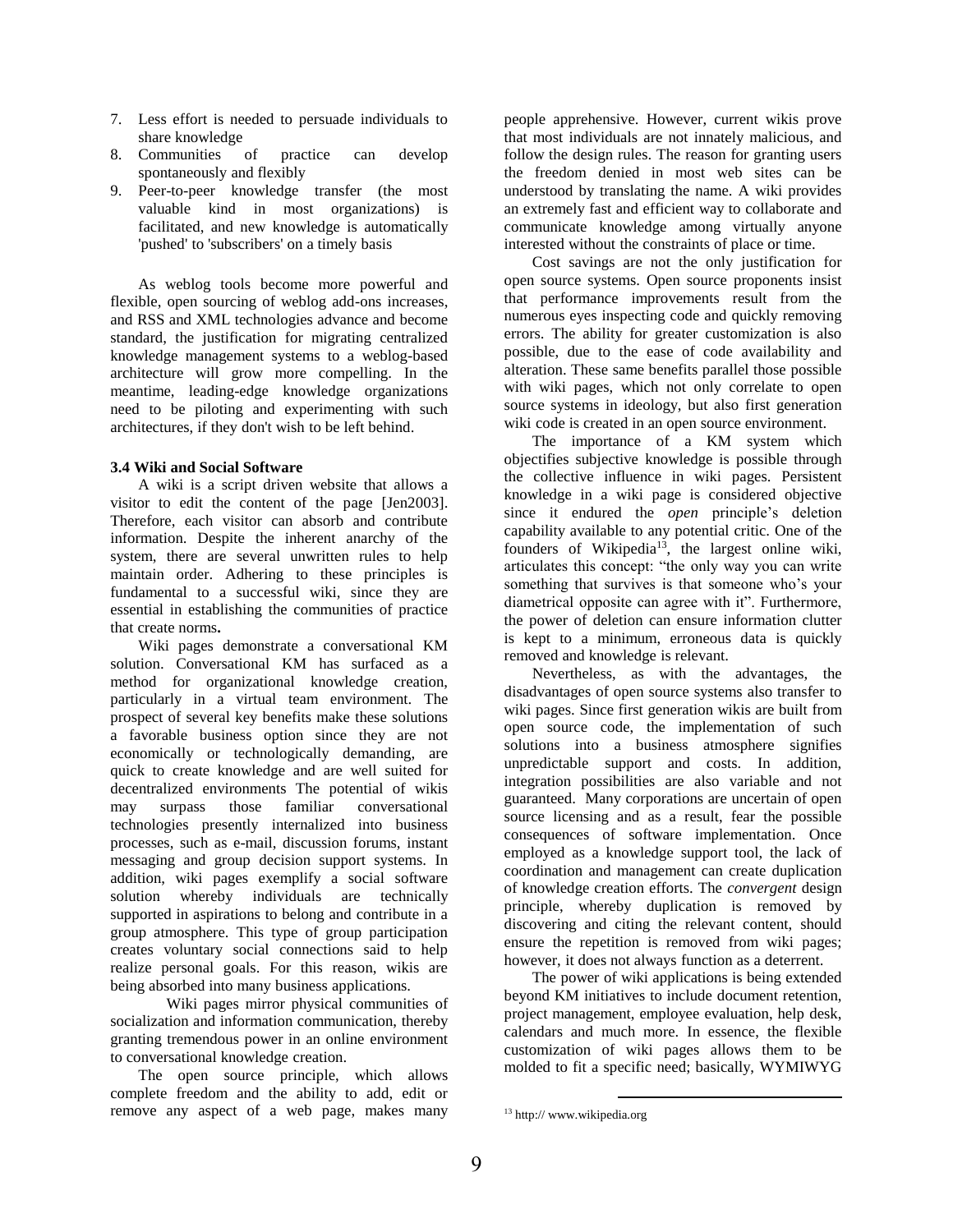("What-you-make-is-what-you-get"). The dilemma of occupational spam provides a perfect application for wikis to re-instill productivity once offered through email. Occupational spam, a hindrance surmounting commercial spam in many organizations, is excessive cc'ing that may account for 30% of email. The trouble escalates, since these emails must, unlike commercial spam, be at least skimmed. This signifies that if an individual receives around fifty emails daily, greater than four hours a day is spent on email. Alternatively, all pertinent information can be posted to an appropriate wiki page and the information can be stored, updated, refined, searched and quickly referenced, thereby re-establishing the time efficiencies once attributed to email. However, in order to reach these high expectations, managers will still need to inspire the corporate cultural change to surrender power to employees and collapse the hierarchy of control.

## **4. Personal Unit Ware**

The term of "Personal Unit Ware" (PUW) is the conceptual framework to implementing the concepts PPU and PKU. PKU Production Net (PPN) is the PKU production process, accomplished through a grid of tasks which linked to mirror the production, management, and union processes.

Personal Unit Ware are architected using Open Source and Unit based Virtual Architecture (UVA) principles, engineered using web spiral methodology, and implemented by web technologies and tools [Rog2002]. Blogging and Wiki are common applications that used in individual domain to log and share knowledge, beyond the limitations and boundaries of technology and background culture.

#### **4.1 Portable Personal Unit (PPU)**

It is standard personal form of functional, moveable, and manageable, software tool, can be integrated with other units to build a larger unit.

The main object of this unit is to serve the personal need of managing informationknowledge/content effectively and efficiently. The personal dimension is the personal perspective of the unit; as the needs are vary from user to other.

PPUs must be easy to use, simple to install and manage, independent of platforms, be plug and play i.e., can be transferred to personal wares<sup>14</sup> without effecting on its function and role, free or not expensive so any one can get it, open sourced so be transparent and extendable to fits the need of the user.

The basic functions of PPU actually are the merge (union) of Personal Knowledge Management

 $\overline{a}$ 

(PKM) and Content Management (CM) tools and features, i.e., a collection of processes that an individual needs to carry out in order to gather, classify, store, search and retrieve knowledge/content in his/her daily activities [Wer2001] [Eri2001].

Activities are not confined to business/workrelated tasks but also include personal interests, hobbies, home, family, and leisure activities.

The following is the summarized points of PPU: 1. Standard in its scope, domain.

- 2. Can work (operated) individually.
- 3. Open interfaced, sourced, accessed in its scope, domain.
- 4. Pluggable and joinable in order to form a larger unit. The super unit must -at least- have all characteristics of its subordinates.
- 5. Variable size (volume) due its features and embedded objects.
- 6. Dynamically can be changed over its operating time.

Examining these characteristics, PPU is suitable for web environment and open systems that security is not very important issues.

#### **4.2 Personal Knowledge Unit (PKU)**

Knowledge is highly depends to the personal perspectives and skills over the personal scope of information. Community knowledge is the accumulated personal knowledge. Standardizing personal knowledge is very important to make the accumulation process simple and free form errors. Following specific rules may waste and confuse user's attention. By using the PPU this problem can be minimized as the tools are highly leveled to the user and -without loosing flexibility- are closed to low level wares of various applications, operating systems, machines and distributed systems. Hence PKU is the fusion of personal content with personal experience over this content, basically, by using Personal Portable Units.

The fusion acts as weaving the content with personal image of content's role/value/properties. The common image is the answer of how, what, when, where, why, who, whom, whose, and yes/no questions. This image can be extended to include the personal memory and view of the specific content. Blogging and Wiki are the essential technologies used to implement the principles of eManara. Table (2) summarizes the PKU view of Blogging and Wiki.

| Table 2 PKU view of Blogging and Wiki |      |  |
|---------------------------------------|------|--|
| Blogging                              | Wiki |  |

<sup>14</sup> Personal wares are any of personal assets of hardware or software.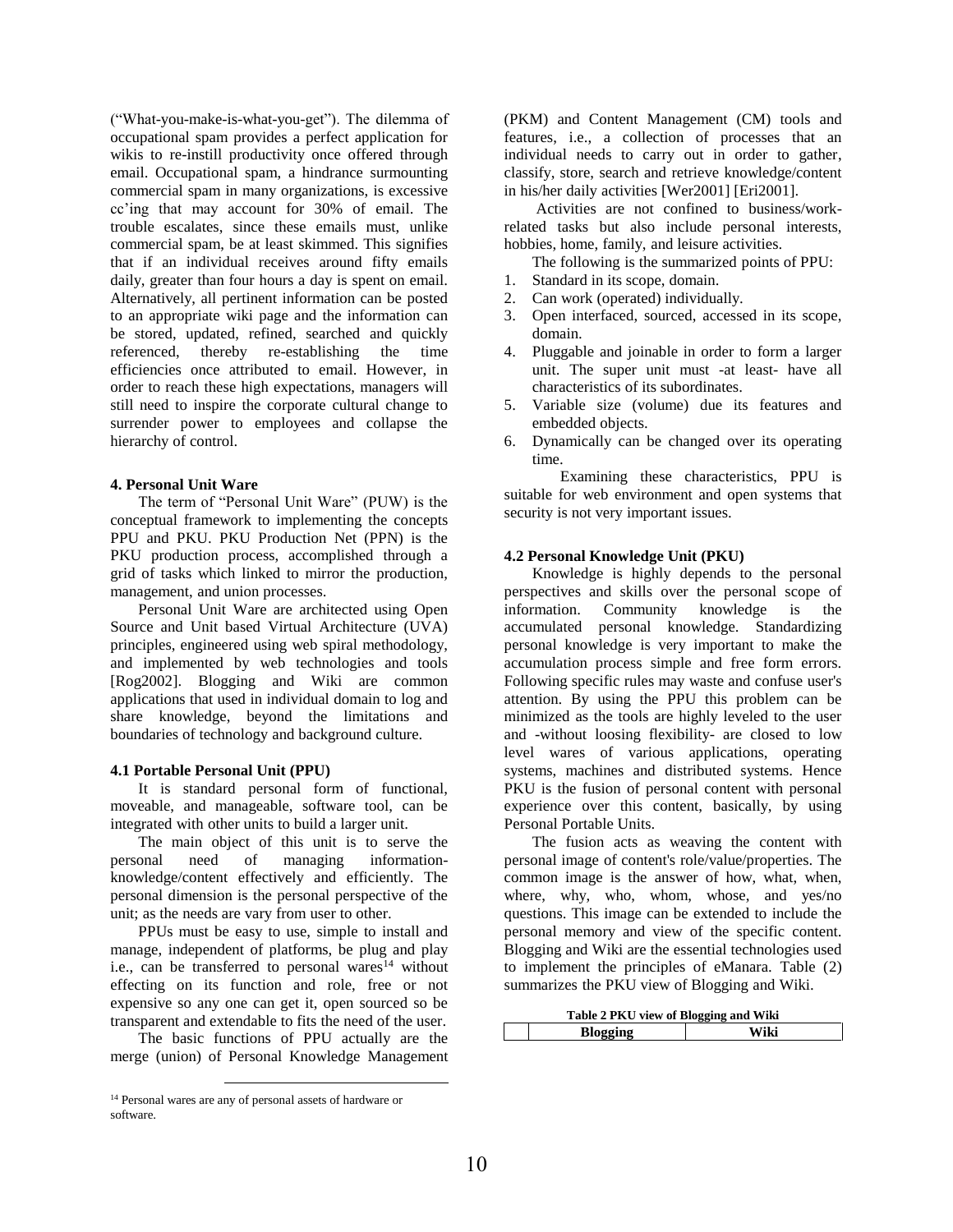| 2 | Physically (one) Author  | Physically<br>many     |  |
|---|--------------------------|------------------------|--|
|   | (writer)                 | Authors (writers)      |  |
|   | Virtually many readers.  | Virtually one reader.  |  |
| 3 | Experience Based (i.e.   | Content Based<br>(i.e. |  |
|   | Subjective)              | Objective)             |  |
| 4 | The major tasks<br>are   | The major tasks<br>are |  |
|   | $EPN15$ .                | $CPN^{16}$ .           |  |
| 5 | Expands Organizational   | Extends Personal       |  |
|   | memory to specific       | memory<br>to           |  |
|   | Personal memory.         | Organizational Memory. |  |
| 6 | Unique content, multiple | Unique experience,     |  |
|   | experiences.             | multiple contents.     |  |

#### **4.3 PKU Production Net (PPN)**

PPN is a production process illustration. PPN demonstrates the building of PKM from experience (the subject) and content (the object) of a desired matter. PPN consists of four nodes: Matter, Experience (subject), Content (object), and PKU, and of nine tasks (directed links) distributed into three nets: experience production net (EPN), Content Production NET (CPN) and Management Net (MN). MN includes Experience Management Net (EMN) tasks: code-mark-clip, Content Management Net (CMN) tasks: post-construct-qualify, and unite task to produce PKUs.

The whole process begins from the desired matter which represents implicit aim of the user work. The PKU produced is represents the modeling of the knowledge extracted from the matter. Hence the produced PKU is the explicit aim of the user work. Figure (7) shows the PPN illustration.

Thinking and needs are basic source of experience which exploited by invention and search. The explicit experience subjects are managed by coding its forms, marking its indices, and prepare it to clip.

Classification and verification are the basic contention of the object. Unification and organization tasks are used to structure contents. The objectified content is managed through posting and constructing its contexts, hence can be qualified.

The clipped subjects are united with the qualified objects i.e. joining the explicit experience with the structured content. The units are personally built to produce PKUs.

 $\overline{a}$ 



## **Figure 7 PPN illustration (Improving data warehouse 1999)**

## **4.4 Evaluating PKUs**

To evaluate PKUs, the three dimensions of personal-knowledge-unit must be addressed. Figure (8) shows the evaluation dimensions of PKU.



## **Figure (8) Evaluation dimensions of PKU**

#### **(Content management system Journal 998)**

For personal scope, evaluation process is stands on personal view and personal background knowledge. Developing metrics to assess the personal domain may be subjected to psychological aspects and heavily varies from one to another, hence evaluating personal scope of PKU beyond the object of this paper.

For knowledge scope, experience or knowing how to use contents is the basic key. Task Oriented Evaluation (TOE) will be considered to give the eagle view of the unit.

Finally for evaluating the units as Integratable parts, quality metrics are considered. There are two

<sup>&</sup>lt;sup>15</sup> Experience Production Net.

<sup>&</sup>lt;sup>16</sup> Content Production Net.

EPN and CPN are presented in next section.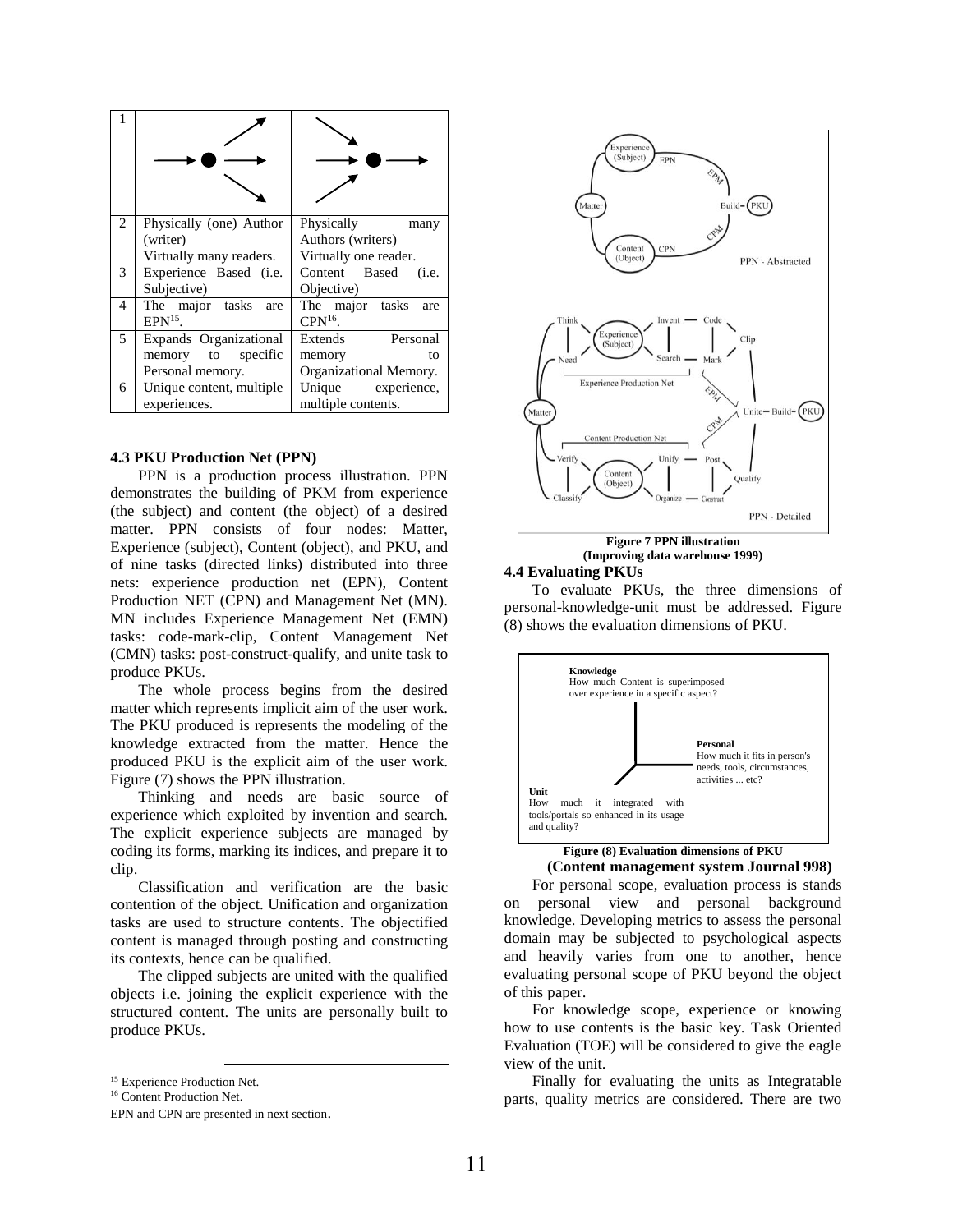approaches examined, Product and Service Performance/Information Quality (PSP/IQ) Model [Bev2002] and Information Overload evaluating Model [Mun2002].

#### **4.4.1 Task Oriented Evaluation (TOE)**

In TOE, three tasks are examined: checking, clipping and posting [Hid2004]. These three tasks are the mapping of the actions over the knowledge life cycle which consists of Create, Store, Find, Acquire, Use, Learn ,Create and so on [Nur2003]. Figure (9) demonstrates the tasks cycle.



**(knowledge management intelligence for today 2002)**

"Check" means that the user routinely browses particular web sites and information sources. The user does not know "what" is described at those site exactly but user know "what kind" of contents included in these sites. These "what kind" knowledge are important for information distribution so that units should supports the user to present the interest by categorizing or classifying tools.

"Clip" makes shortcut to a content to which the user have strong interest among various contents of "Checked" sites. "clip" link presents stronger interest of the user than "check" link because it points individual content directly. In addition, contents of "checked" links are changing momentary but those of "clipped" links are persistent (called "permalink"). "Permalink" provides that every artifact will get its own permanent Universal Resource Identifier (URI) which must be unique and can be indexed.

"Post" means that the user quotes content, adds some comment, and publishes it as new information. In that case the user presents not only strong interest but her/his personal opinion. In PKU, "post" type of information publication is made by the PPU tools.

TOE will consider these tasks to assess how much the PKUs are usable, effective, and efficient.

#### **4.4.2 Information Overload Evaluating Model**

This model has been developed as a tool for the general internet populace to assess how effectively various sites succumb to information overload. The front segment provides various tools to minimize information overload: effective search engines, a good webpage design, and permitting self management policies. The top segment looks at the various mechanisms which effect the degree of information overload – does the information meets the user requirements, is the right amount of information provided, is the quality of the information good, and does the website adhere to first-rate design principles resulting in pleasing aesthetics? If the above mechanisms are taken into consideration, then the degree of information overload would be low. The side block would contain the websites that could be evaluated by looking at the tools and the mechanisms for limiting information overload [Mun2002]. Figure (10) illustrates the frame work of the model.



**model(Management information system 2004)**

## **4.4.3 Product and Service Performance/Information Quality (PSP/IQ) Model**

Information quality requires both data definition and data content quality. Data content quality is the degree to which data values accurately represent the characteristics of the real-world entity or fact, and meet the needs of the information customers to perform their jobs effectively [Lar1999]. Kahn et al [Bev2002] proposes the PSP/IQ model to benchmark effectiveness and efficiency. The model extends the criteria of information quality which discussed in [Jam2000]. The basic metrics was classified in three dimensions: time, content, and form. Table (3) illustrates the model.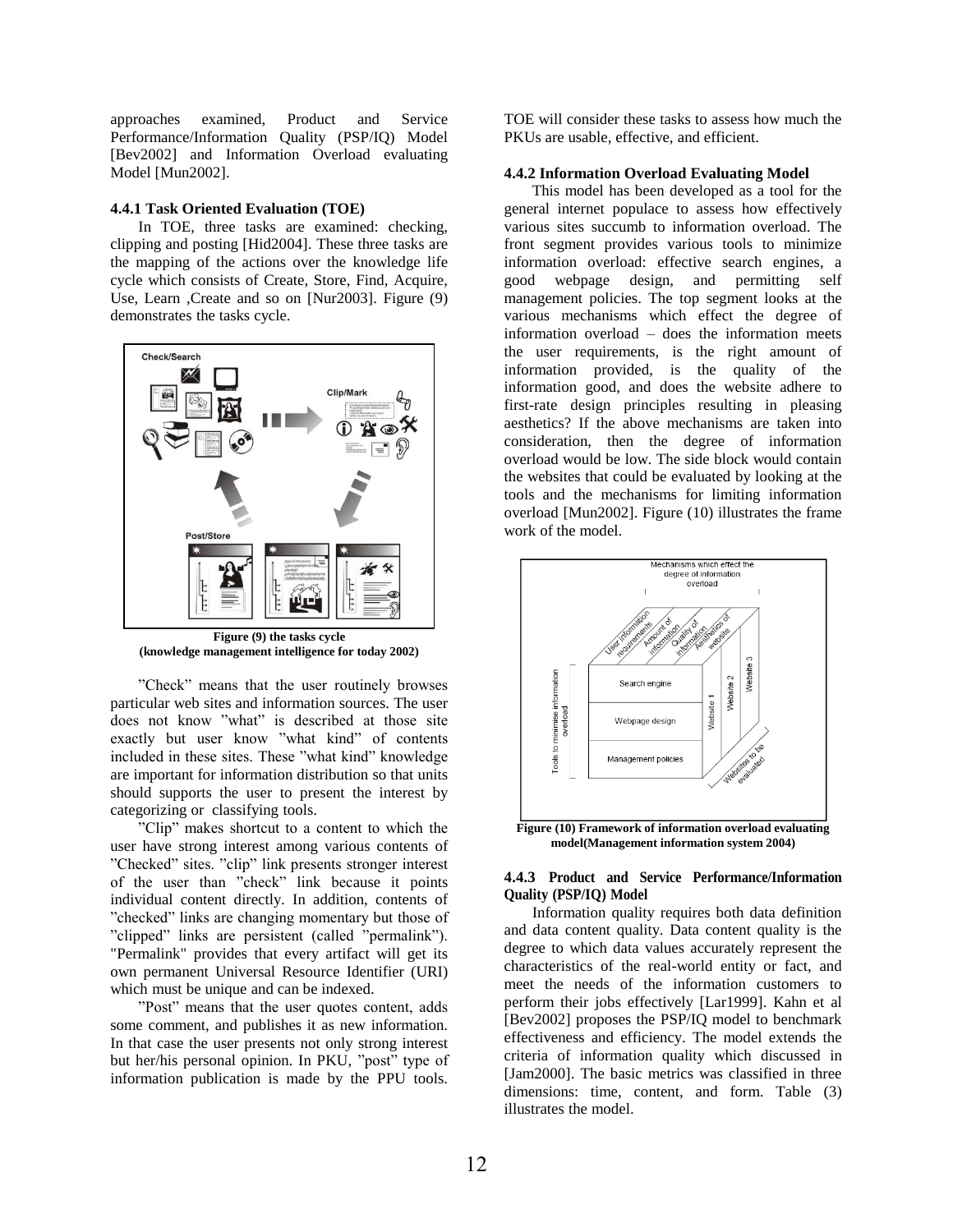|                        | <b>Conforms</b> to     | <b>Meets or Exceeds</b>      |  |
|------------------------|------------------------|------------------------------|--|
|                        | <b>Specifications</b>  | <b>Consumer Expectations</b> |  |
|                        | Sound Information      | Sound Information            |  |
|                        | Free-of-error          | Appropriate                  |  |
|                        | Concise                | amount                       |  |
|                        | Representation         | Relevancy                    |  |
|                        | Completeness           | Understandability            |  |
| <b>Product Quality</b> | Consistent             | Interpretability             |  |
|                        | Representation         | Objectivity                  |  |
|                        | Dependable Information | Dependable Information       |  |
| Service Quality        | <b>Timeliness</b>      | Believability                |  |
|                        | Security               | Accessibility                |  |
|                        |                        | Ease of                      |  |
|                        |                        | Manipulation                 |  |
|                        |                        | Reputation                   |  |
|                        |                        | Value-Added                  |  |

#### **Table 3 PSP/IQ Model**

The details of the quadrant assignments are as follows:

• Sound Information. The Information Quality (IQ) dimensions in this quadrant are tangible and measurable against a specification. The soundness of information is usually independent of task and decision. An information consumer requires information to be error free and well represented. Missing information can lead to incorrect inferences and poor decisions. Consumers must know the conventions used to represent data, whether a date field of 05/03/98 represents May 3, 1998 using American date conventions, or March 5, 1998 using European conventions, for example. Consistent representation ensures a minimum level of interpretability and understandability is achieved.

• Dependable Information. The IQ dimensions in this quadrant generally cannot be evaluated a prior from characteristics of data in a database. Like any service, information delivery can only be evaluated after it occurs. Dependable information is current, secure, and provided in a timely manner to support the task at hand.

• Useful Information. The IQ dimensions in this quadrant are task Dependent characteristics. The information is relevant to the consumer's task and sufficient to support decision making. Information consumers gain greater confidence using objective information.

• Usable Information. The IQ dimensions in this quadrant distinguish one service from another. This can only be evaluated from a consumer's point of view and is based on the task or decision at hand. To use information, consumers must be able to access it and tailor it to their needs. These dimensions depend on the computer systems in place between the consumer and the stored data. Consumers can use the information when it is believable and reputable, as well as beneficial. Benefits are often intangible and difficult to measure, but they are the key to delivering high quality information. For example, an online broker service provides usable and valuable information if investors, in net, make more money using less time than with traditional services. Investment information can be sound, dependable, and relevant to investors without necessarily being usable.

An applied approach is 'cms matrix'<sup>17</sup> which provides a tool for comparing various types of CMSs due to defined criteria.

## **5. Conclusion**

This paper shows how much information overload is critical issue especially in personal domain. The information quality criteria are discussed and classified into three dimensions: Time, Content and Form. The other face of the information technology coin is Management which shown in two forms: personal content management and knowledge management. Both are defined and its tools and lifecycle are discussed to justify the requirements and needs of person.

Making use of Web and IT approaches to qualify information and its forms, score high quality, and gain knowledge from contents, is the goal of the proposed conceptual frame work, i.e. PUW. The encapsulation and accumulation of content and personal experience in an integrated unit (PUW) increase the ability of using, accessing, developing, and understanding of information. This view is implemented through PPU, PKU, and PPN concepts. These concepts are explored and the evaluation procedures are discussed in the paper. As user (person) access the units, new or commented content (information form) are added, hence new information is accumulate and united in the knowledge capital. The resultant unit is attain better information quality, better information use, more effective administration, and accumulate personal knowledge in one repository.

## **6. References**

[Aud2004] Audience Dialogue ,**"Content Management System"**, 2004. URL: http://www.audiencedialogue.org/cms.html

# **Key words**

 $\overline{a}$ 

<sup>17</sup> URL: www.cmsmatrix.org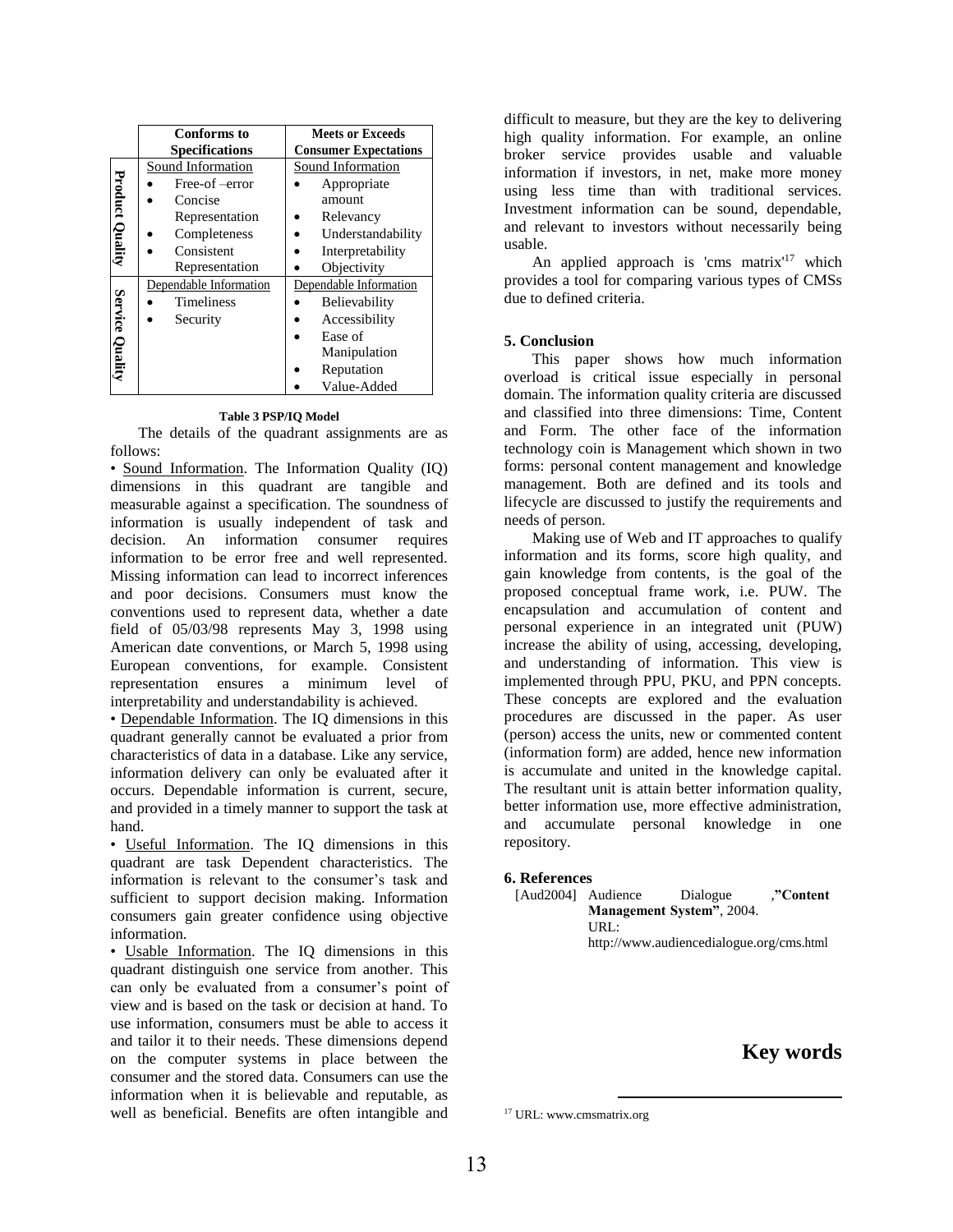- KM : Knowledge Management
- CM : Content Management
- UVA: Unit based Virtual Architecture
- MIS : Management Information System
- PIM: Personal Information Management
- PPS: Personal Productivity Software
- PSP: Personal Software Process
- PKM: Personal Knowledge Management
- PPU: Personal Perspective Unite
- IKW: Individual Knowledge worker
- CMS: Content Management System
- WCM: Web Content Management
- XML: Extendable Markup Language
- RSS: Rich Site Summery
- RDF: Resource Description Framework
- OWL : Ontology Web Language
- XML- RPC: Extendable Markup Language -Remote Procedure Call
- PKU: Personal Knowledge Unit
- PUW: Personal Unit Ware

[Bev2002] Beverly K. K., Diane M. S., and Richard<br>Y. W., "Information Quality Y. W., **"Information Quality Benchmarks: Product and Service Performance"**, Vol. 45, No. 4ve COMMUNICATIONS OF THE ACM, April 2002.